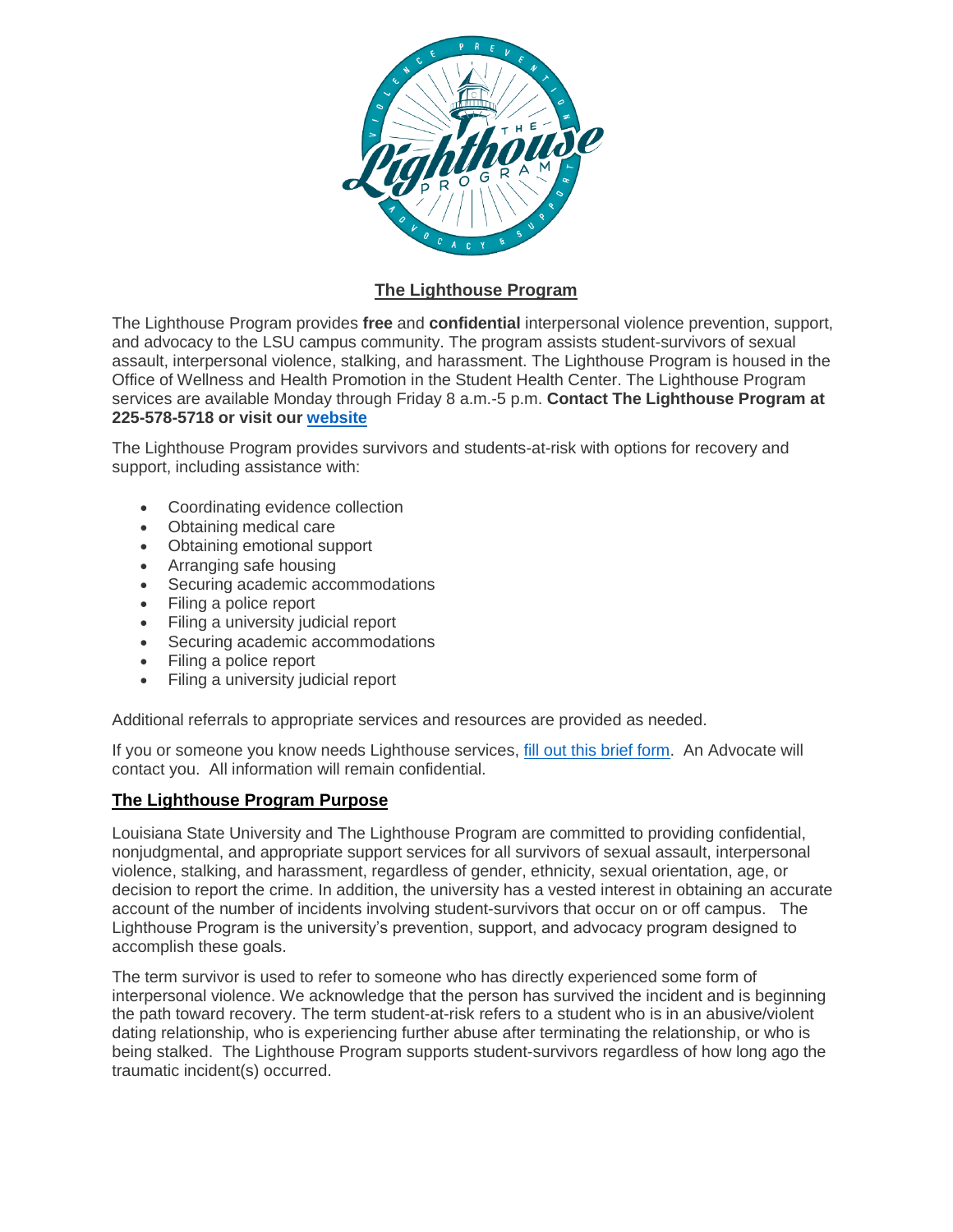## **Lighthouse Advocates**

 Lighthouse Advocates are specially trained university personnel who can provide confidential guidance and support to students who have directly experienced sexual assault, interpersonal violence, stalking, and harassment or who want to help a friend in need.

 Lighthouse Advocates are available to provide support regardless of how long ago the traumatic incident(s) occurred.

 We have trained Lighthouse Advocates throughout campus to support you. If you or someone you know needs assistance, here is a list of Lighthouse Advocates.

# **Medical Care & Evidence Collection**

 Medical screening and treatment with or without evidence collection can be performed at any time. The first 120 hours, or five days, after an assault are critical to the preservation and collection of forensic evidence. It is also a critical time for medical treatment for potential pregnancy or transmission of infections. A survivor may seek treatment with their private physician or a provider at the LSU Student Health Center. There is no charge for medical screening and treatment at the LSU Student Health Center.

#### **Evidence Collection**

 hesitant to have an evidence collection kit because they are unsure about what will happen, especially regarding making a report to police and pressing charges. However, without evidence collection in the first 120 hours, crucial evidence could be lost and the survivor's legal case may be An evidence collection kit can be collected up to 120 hours after an assault. Survivors are often significantly weakened.

 collection by Sexual Assault Nurse Examiners (SANE). A SANE is specially trained in collecting evidence and working with survivors of sexual assault. There is no cost in Louisiana for evidence collection if it is performed by a Sexual Assault Nurse Examiner (SANE) at a hospital or health The Student Health Center partners with the East Baton Rouge Coroner's Office to offer evidence center.

 At the survivor's request, a police report will be taken at the time of the exam and law enforcement will follow through with investigating the crime. If a survivor is uncertain about reporting the crime, an evidence collection kit can still be collected and held for up to one year.

#### **Preserve Physical Evidence**

- Do not bathe or douche.
- Do not brush teeth or ingest food/beverages.
- • Do not change clothes if possible and do not wash the clothes worn at the time of the assault.
	- $\circ$  Those clothes are considered evidence and may be collected by the SANE. If a survivor doesn't want to wear those clothes to the hospital/health center, they can bring them in a paper bag. Do not use a plastic bag because it may compromise the evidence.